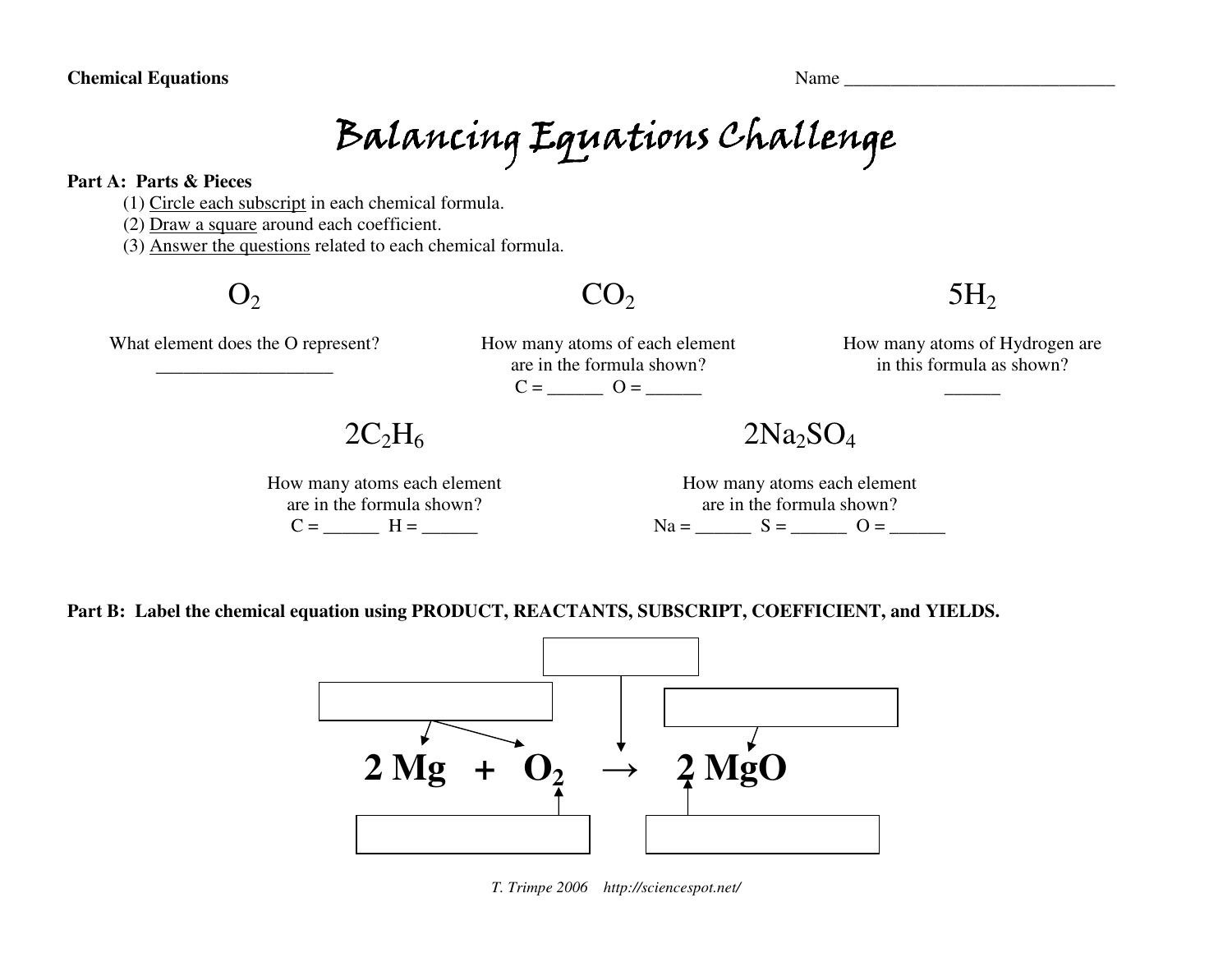Part C: Balance each of the following equations. Remember → List the atoms, count, and solve!

$$
H_2 + O_2 \rightarrow H_2O
$$
\n
$$
H_2O_2 \rightarrow H_2O + O_2
$$
\n
$$
Na + O_2 \rightarrow Na_2O
$$
\n
$$
N_2 + H_2 \rightarrow NH_3
$$
\n
$$
P_4 + O_2 \rightarrow P_4O_6
$$
\n
$$
C + H_2 \rightarrow CH_4
$$
\n
$$
Al_2O_3 \rightarrow Al + O_2
$$
\n
$$
Fe + H_2O \rightarrow Fe_3O_4 + H_2
$$
\n
$$
C_2H_6 + O_2 \rightarrow CO_2 + H_2O
$$
\n
$$
Na_2SO_4 + CaCl_2 \rightarrow CaSO_4 + NaCl
$$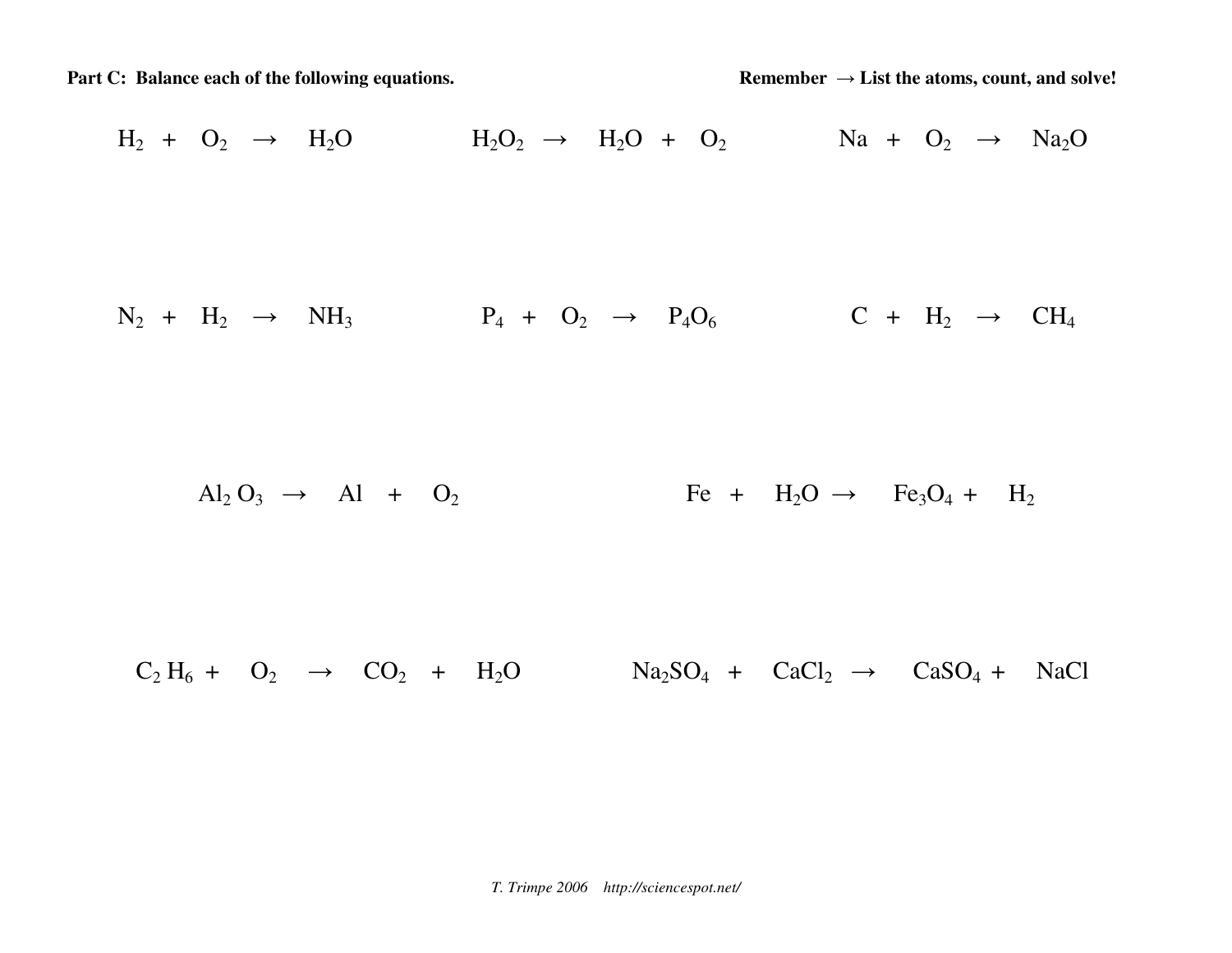### **Answer Key**

Balancing Equations Challenge

#### **Part A: Parts & Pieces**

- (1) Circle each subscript in each chemical formula.
- (2) Draw a square around each coefficient.
- (3) Answer the questions related to each chemical formula.



What element does the O represent? **OXYGEN** 

How many atoms of each element are in the formula shown?  $C = 1$   $Q = 2$ 

 $\mathrm{CQ}_{\widehat{2}}$ 



How many atoms of Hydrogen are in this formula as shown? 10

 $2\mathrm{C_2H_6}$ 

How many atoms each element are in the formula shown?  $C = 4$  H = 12



How many atoms each element are in the formula shown?  $Na = 4$   $S = 2$   $O = 8$ 

**Part B: Label the chemical equation using PRODUCT, REACTANTS, SUBSCRIPT, COEFFICIENT, and YIELDS.** 



*T. Trimpe 2006 http://sciencespot.net/*